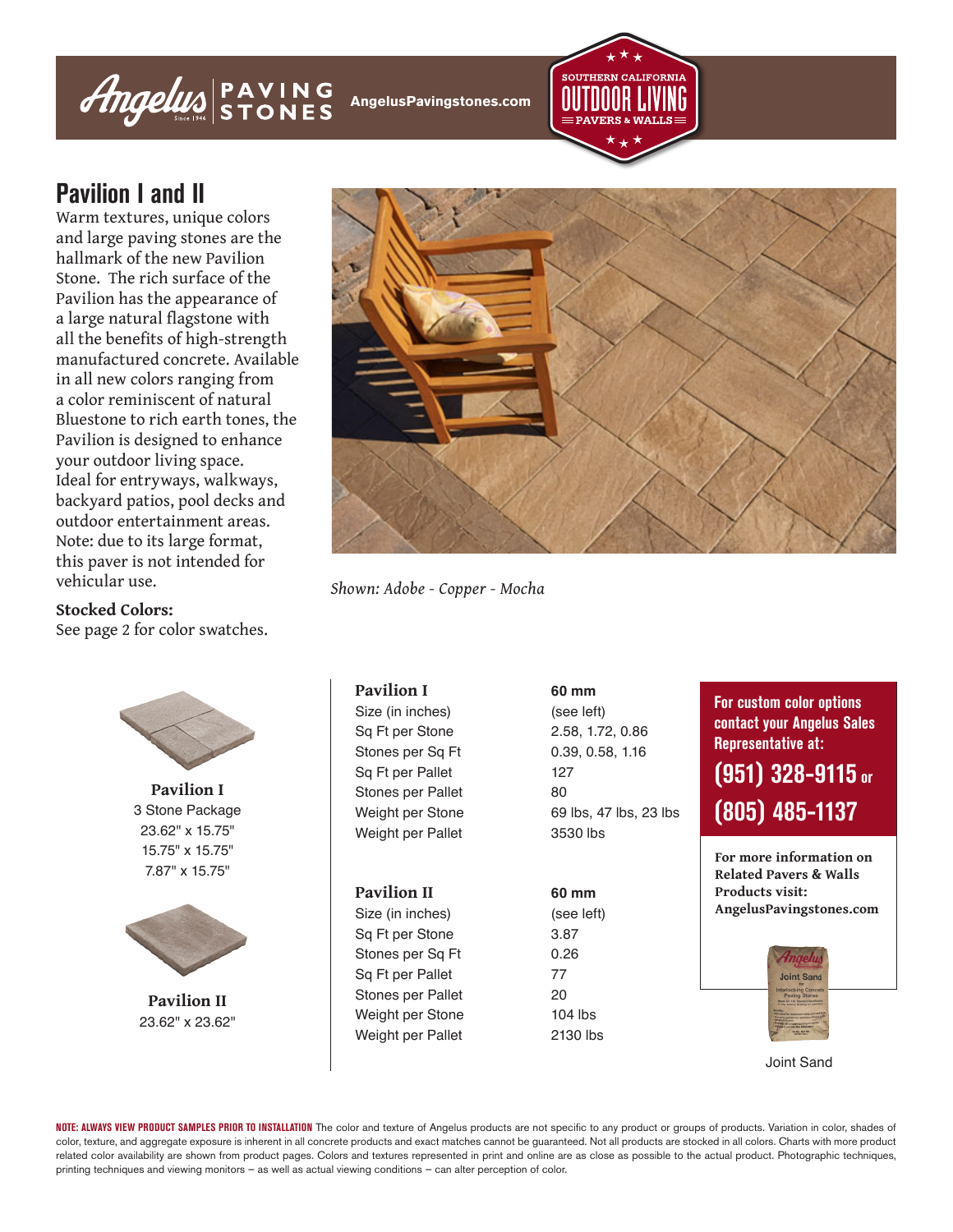#### **PAVILION I AND II**

Blended Colors (swatches shown in Pavilion I and II)











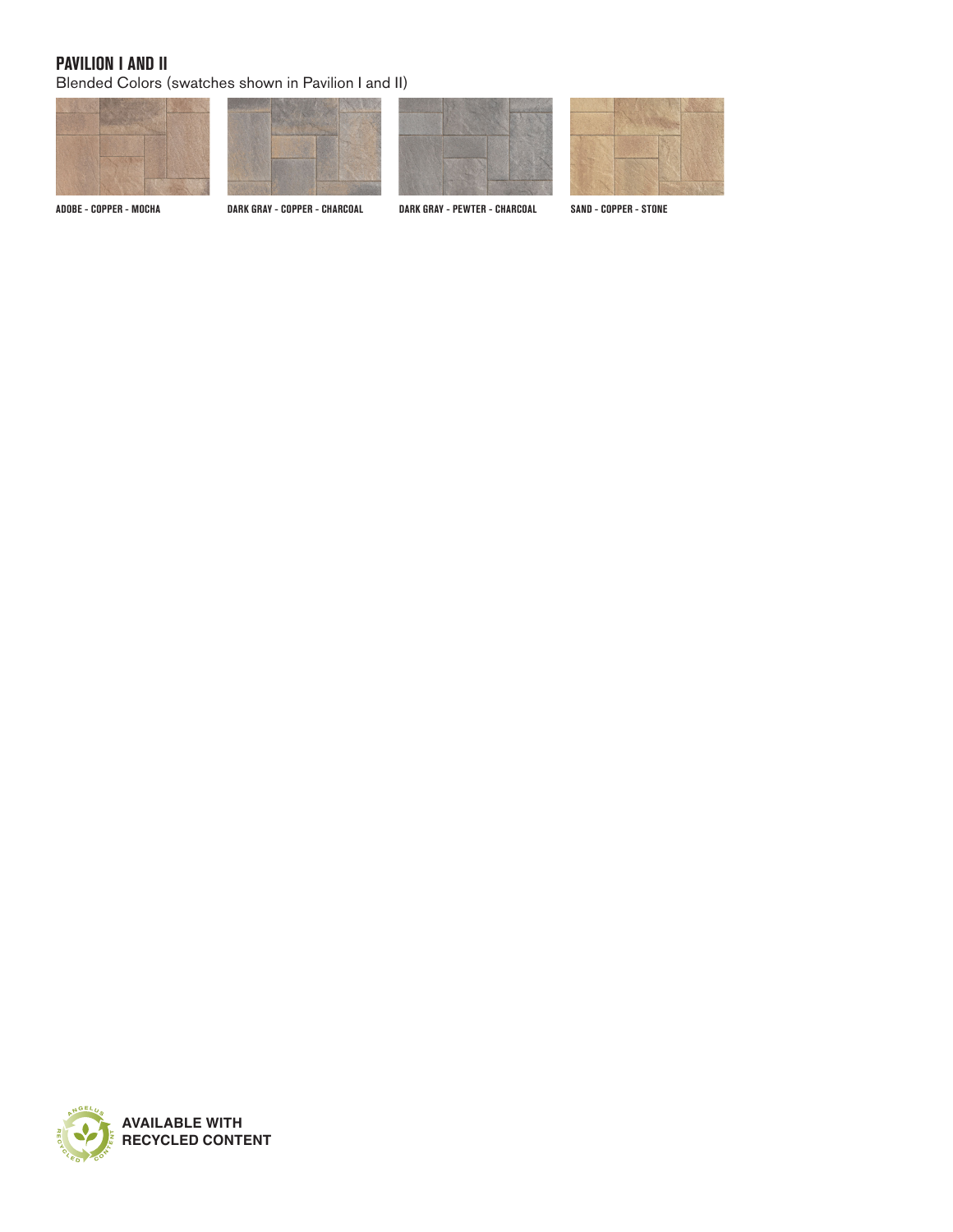

#### **Pavilion I Ashlar**

100% Pavilion I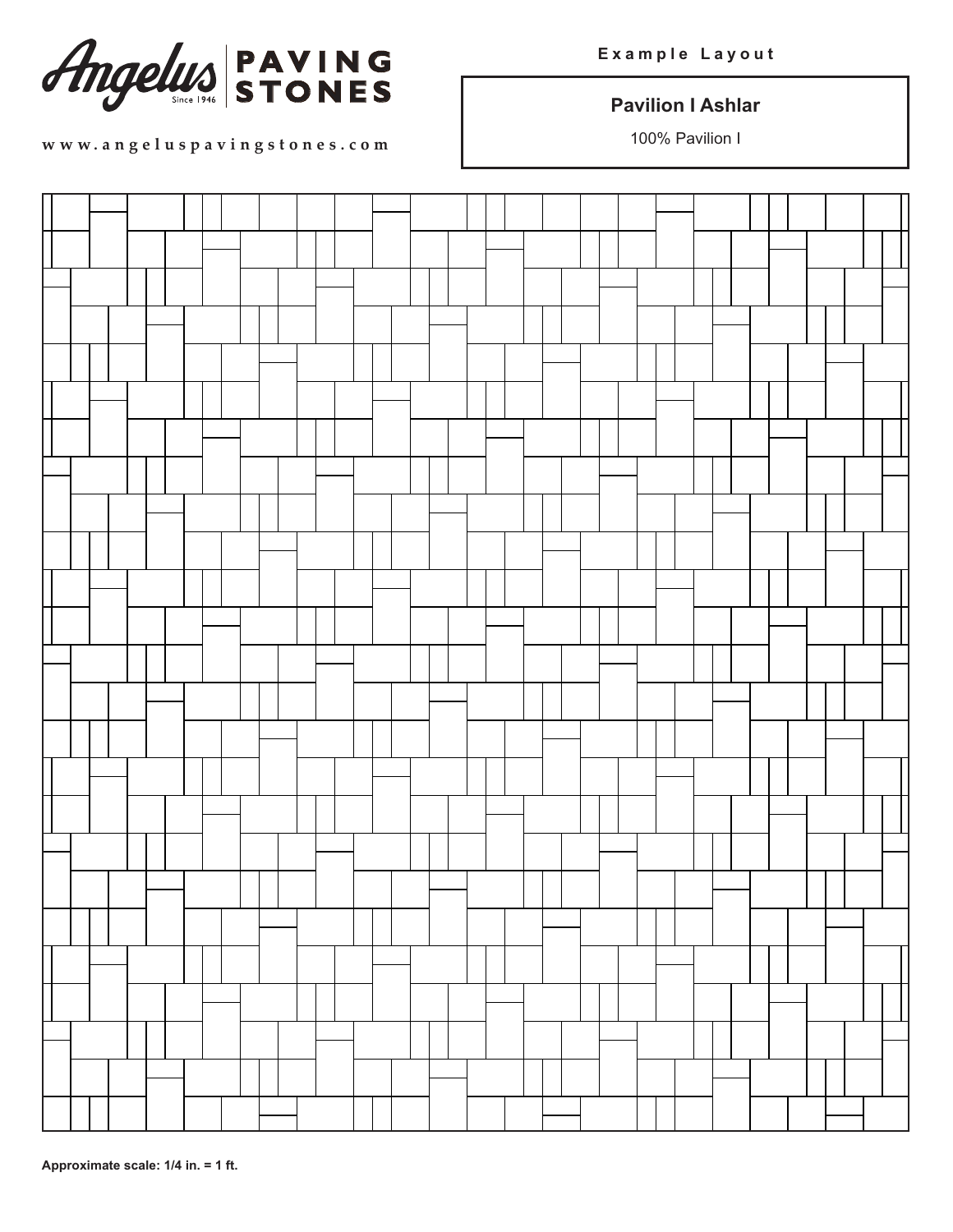

#### **Pavilion I and II Ashlar**

77% Pavilion I, 23% Pavilion II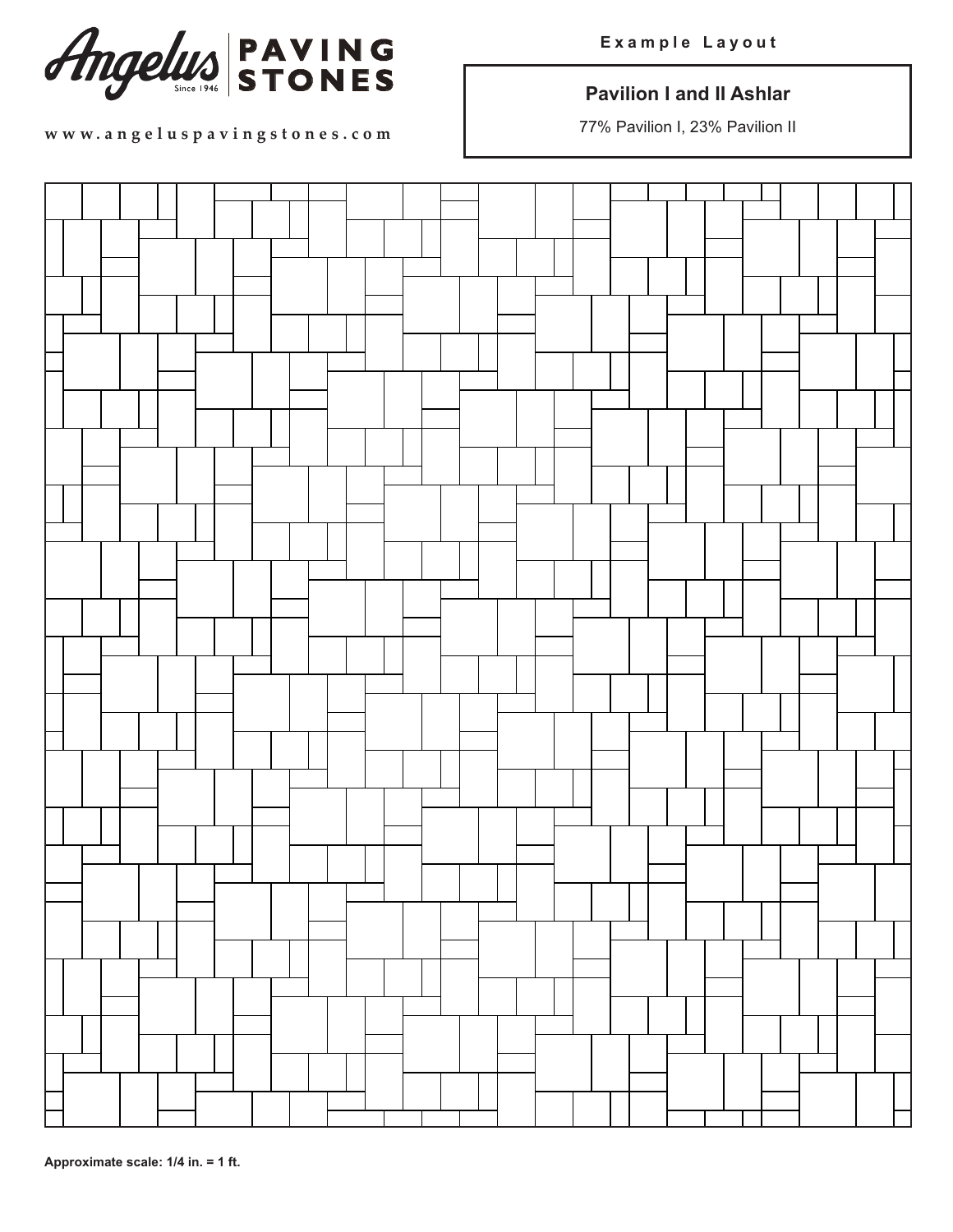

#### **Pavilion I and II Grids**

43% Pavilion I, 57% Pavilion II

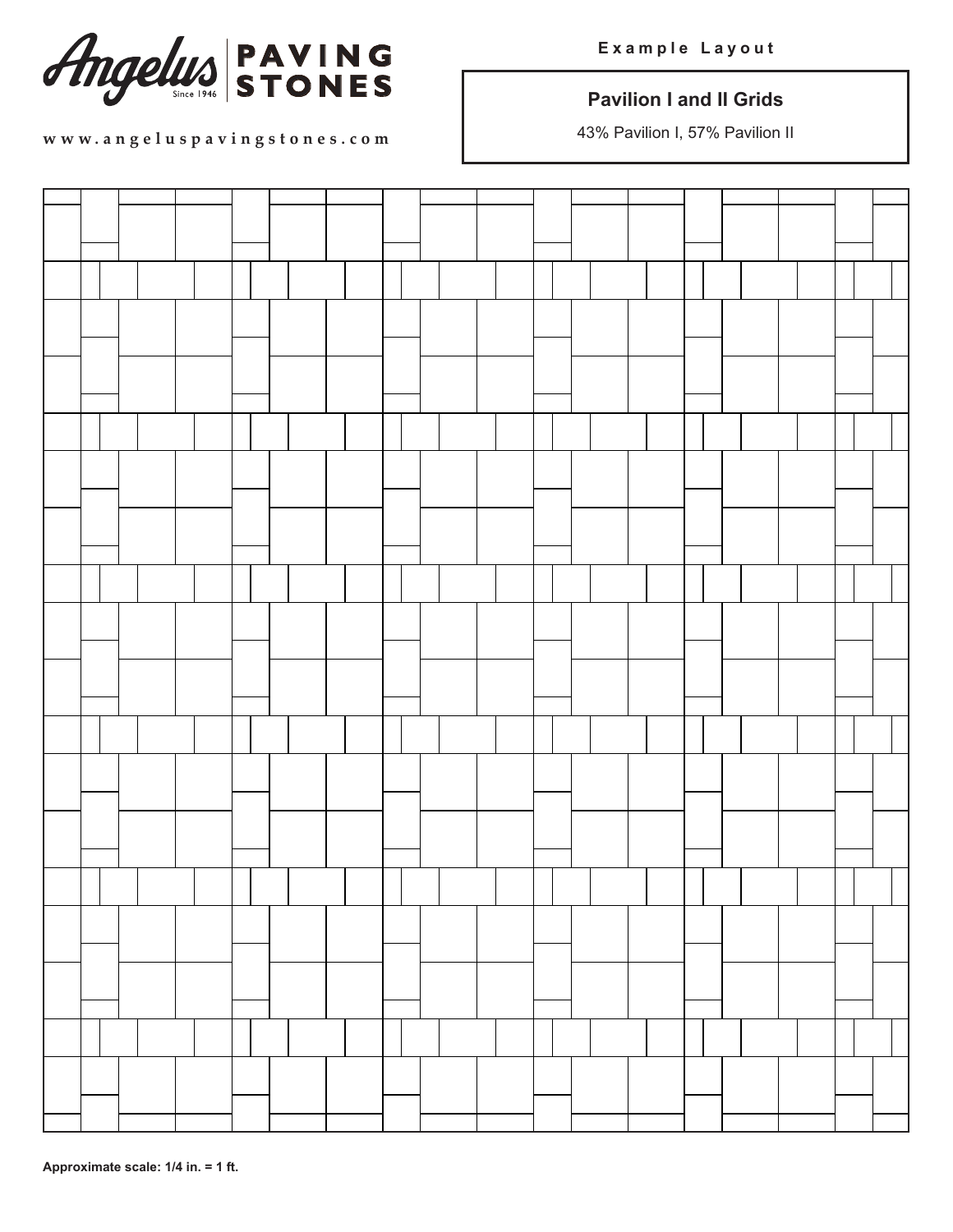

### **Pavilion I Random Bands (Option A)**

100% Pavilion I

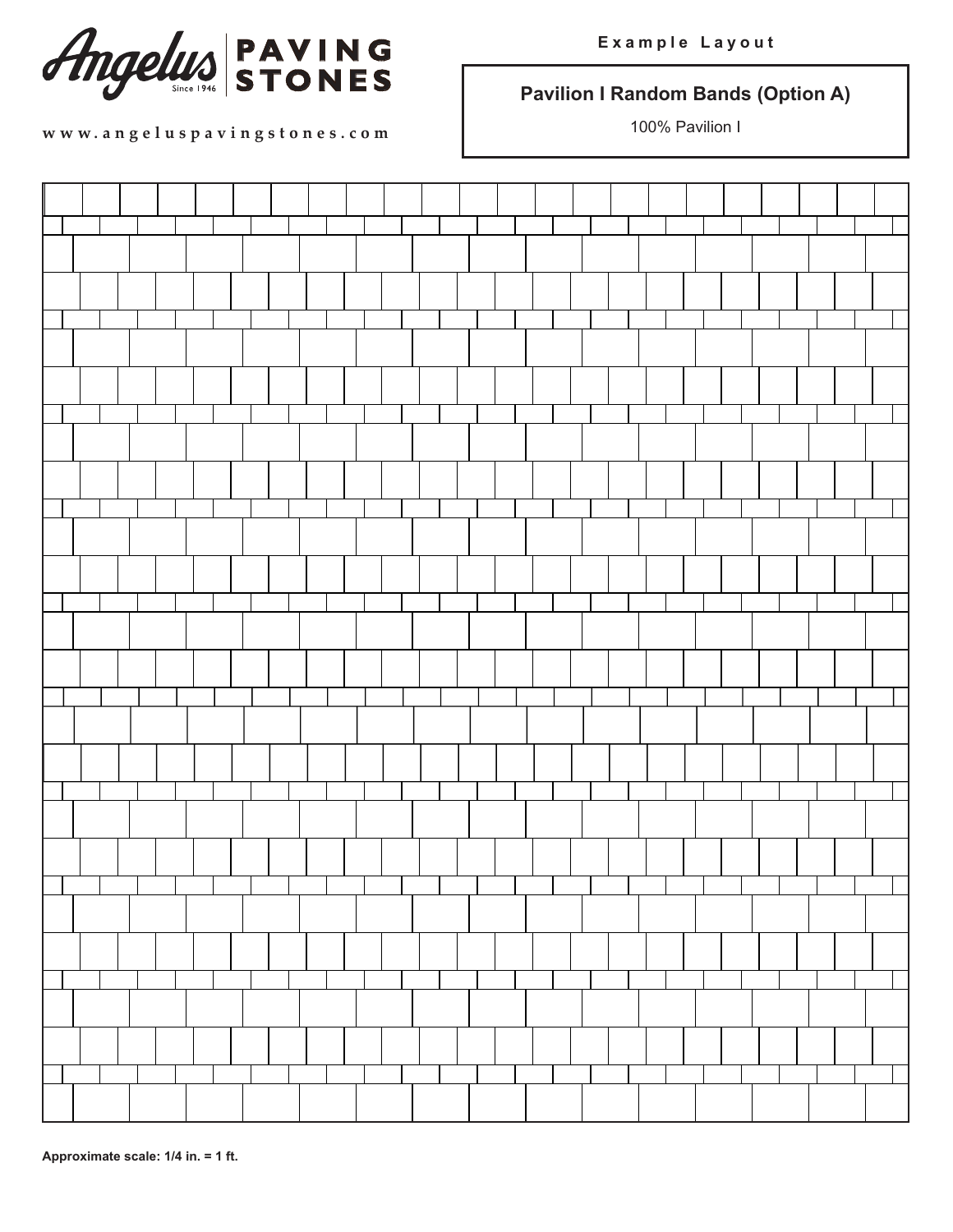

**Pavilion I Random Bands (Option B)**

100% Pavilion I

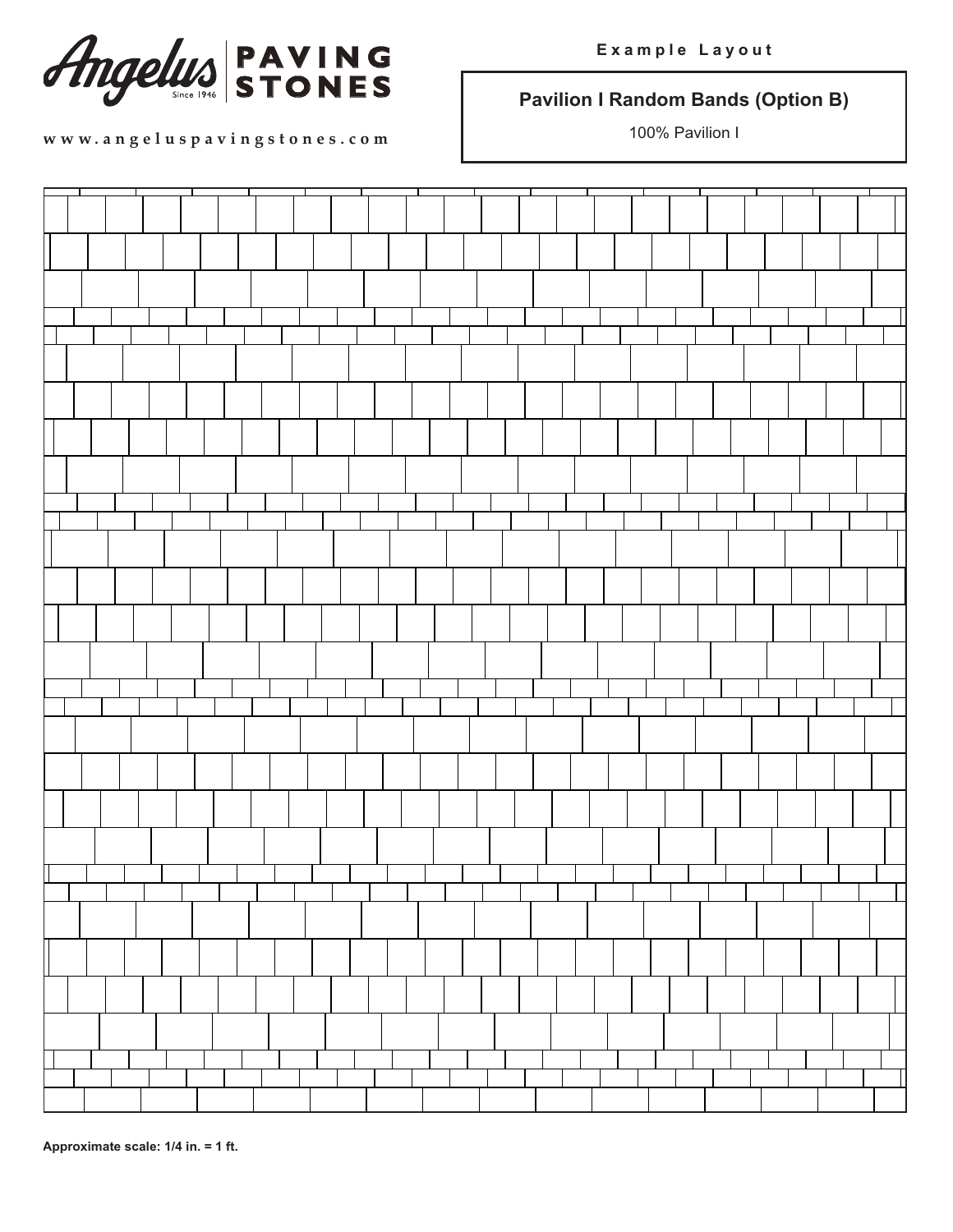

**E x a m p l e L a y o u t**

#### **Pavilion II 45° Runner**

100% Pavilion II

www.angeluspavingstones.com



**Approximate scale: 1/4 in. = 1 ft.**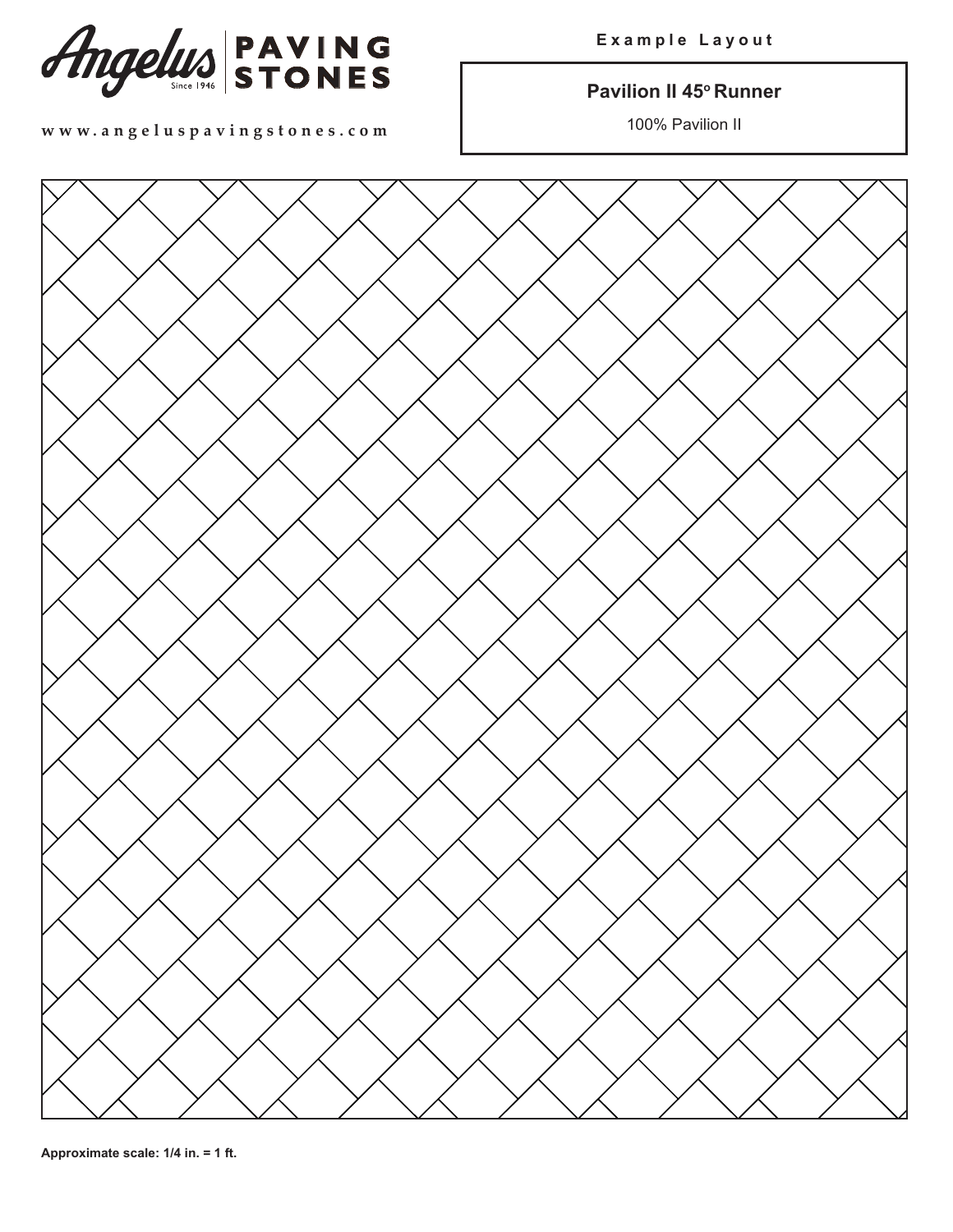

#### **Pavilion II Runner**

100% Pavilion II

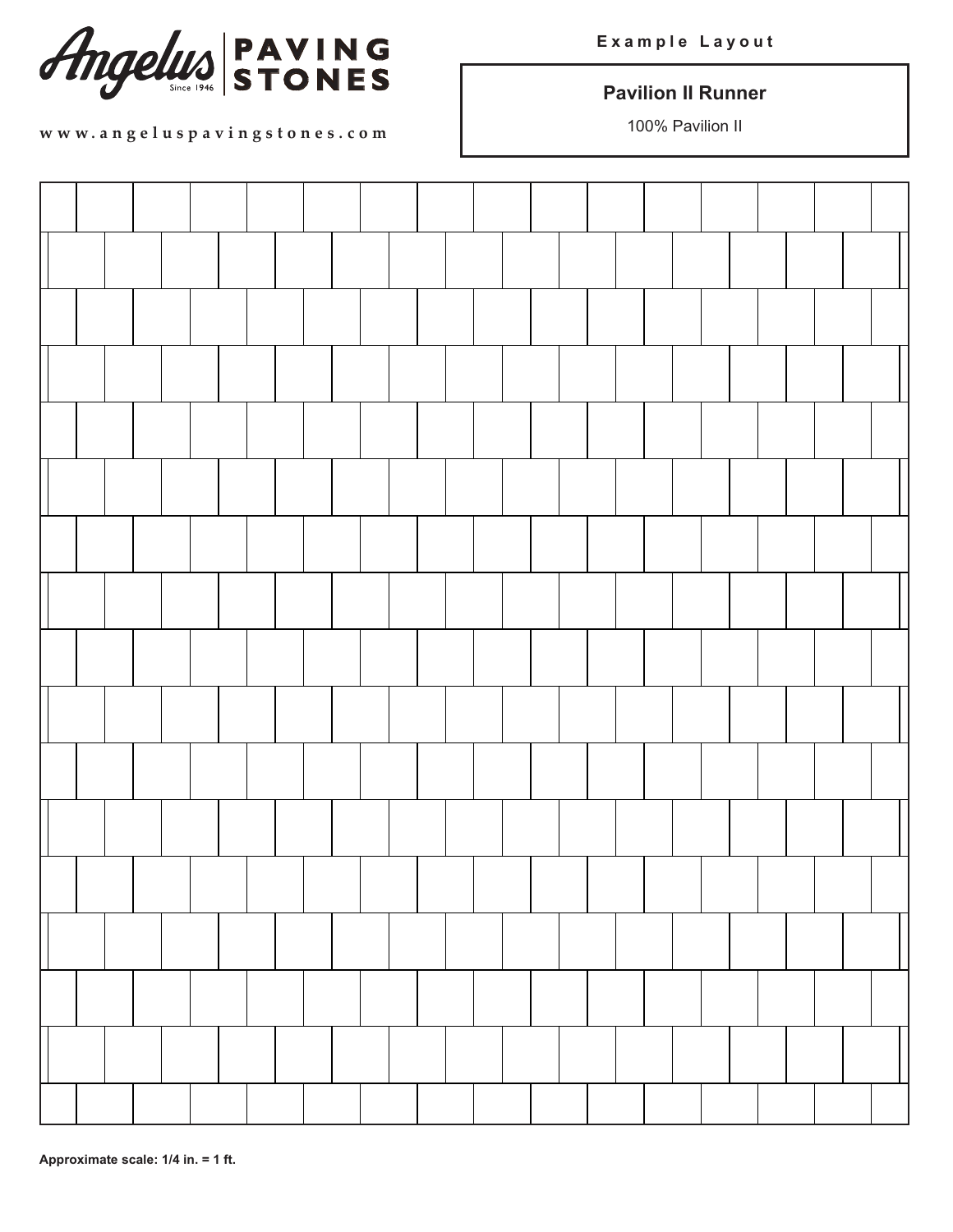

**E x a m p l e L a y o u t**

#### **Pavilion II 45° Stack**

100% Pavilion II

www.angeluspavingstones.com